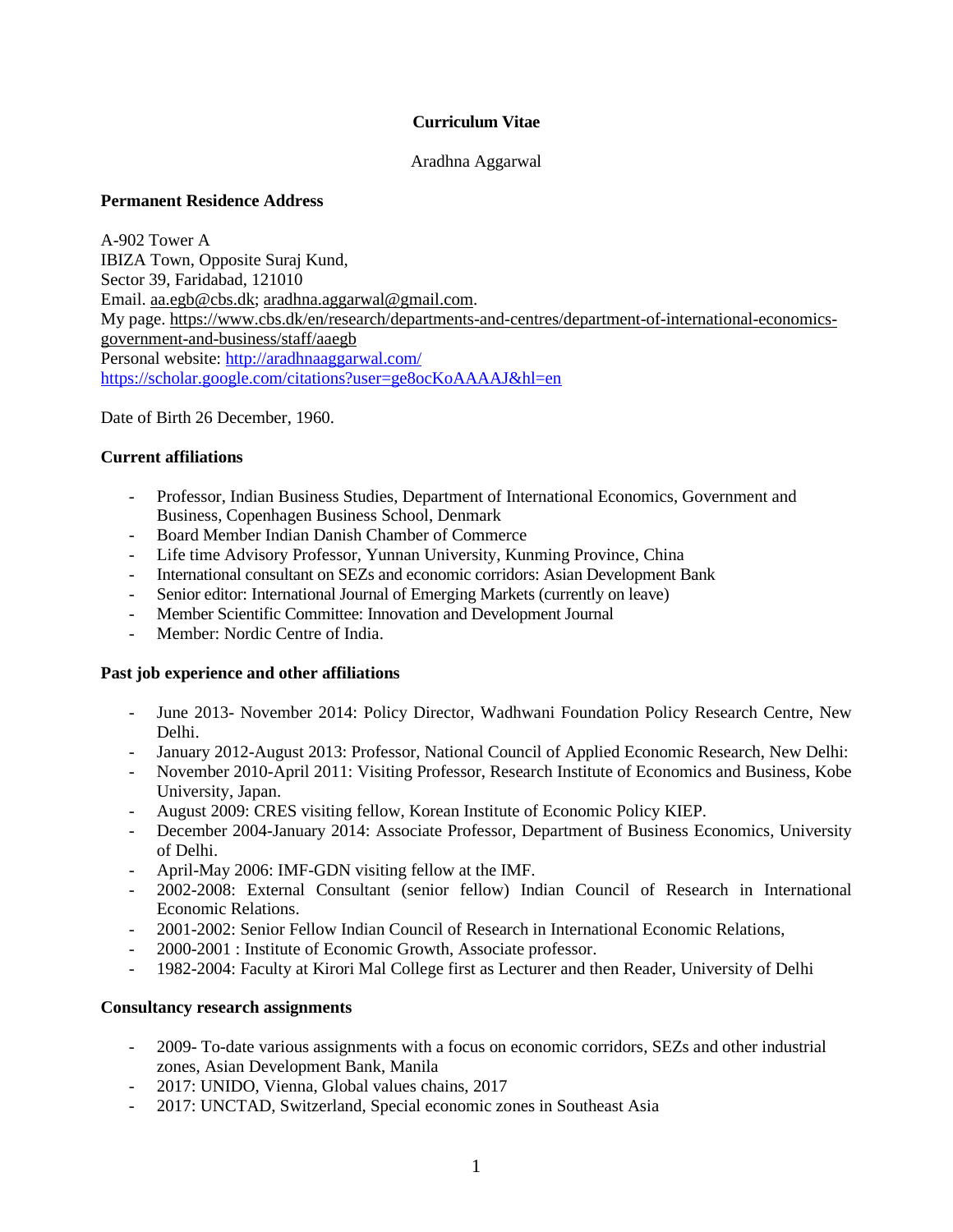- 2014: Deutsche Gesellschaft für Internationale Zusammenarbeit (GIZ) GmbH, Lao SEZs
- 2012; UNESCAP, SSRW, New Delhi on Structural change and poverty reduction
- 2012: World Bank, Backward regions and development
- 2010: Software Technology Parks of India, Ministry of Information Technology, Government of India.
- 2009-2010 SEZ Division, Ministry of Commerce, Government of India Special economic zones in India
- 2009: UNESCAP, Bangkok, Thailand FDI and environment in Asia
- 2007: Centre for Trade and Development, (OXFAM) Antidumping in South Asia
- 2006: World Bank, Washington DC, Special economic zones in South Asia
- 2006: UNDP, Colombo: Human development effects of SEZs.

### **Education**

- Delhi School of Economics: Ph.D in International Economics, 1992-1999 (Supervisors: Professor N.S.Siddharthan and K.L.Krishna)
- Delhi School of Economics: M.Phil, 1983-1987 (Supervisor: Kanchan Chopra)
- Delhi School of Economics: Master of Economics 1980-1982 ( Specialisation in Econometrics)
- Delhi University, Lady Sri Ram College: B.A ( H) Economics, 1977-1980

## **Awards /fellowships**

- 2019: Best reviewer award Academy of International Business, 2019
- 2019: Certificate of outstanding contribution in reviewing, 2017 World Development, Elsevier reviewer recognition
- 2017: Nominated for the best reviewer award by EIBA
- 2005: Short–term visiting fellowship for Cambridge Program on Rethinking Development Economics, University of Cambridge,
- 2000: Global Development Network (World Bank) Annual Award for 'Best Research on Science and Technology for Development' Second Place Medal for a paper ''Liberalization, Outward orientation and In-House R&D Activity of Multinational and local firms : A Quantitative Exploration'
- 1999: Professor H.L.Chhablani Memorial Prize for the PhD.Thesis in Economics.

# **Teaching**

- *Current: ( Copenhagen Business School) :* Teaching International Business Environment; Asian Business Systems, International Business in Asia; supervising master's and bachelor's theses
- Lead resource person for the *Annual SEZ* training program for Southeast Asian officials organised by ADB and Asia Pacific Finance and Development Institute, Shanghai, People's Republic of China since 2015
- *Past (prior to 2014)*
	- o Industrial Economics, Economics of Services, International Trade, Macroeconomics, Research Methodology
	- o Supervised PhD, M.Phil. theses

### **Administration**

Part of recruitment and hiring committees at the department since 2015.

- 2018-2019 Representative of full professors at the 'Department Forum' ,
- 2017-2021 Board member of Nordic Centre of India
- 2015- Course Coordinator, International Business Environment, Asian Business Systems, CBS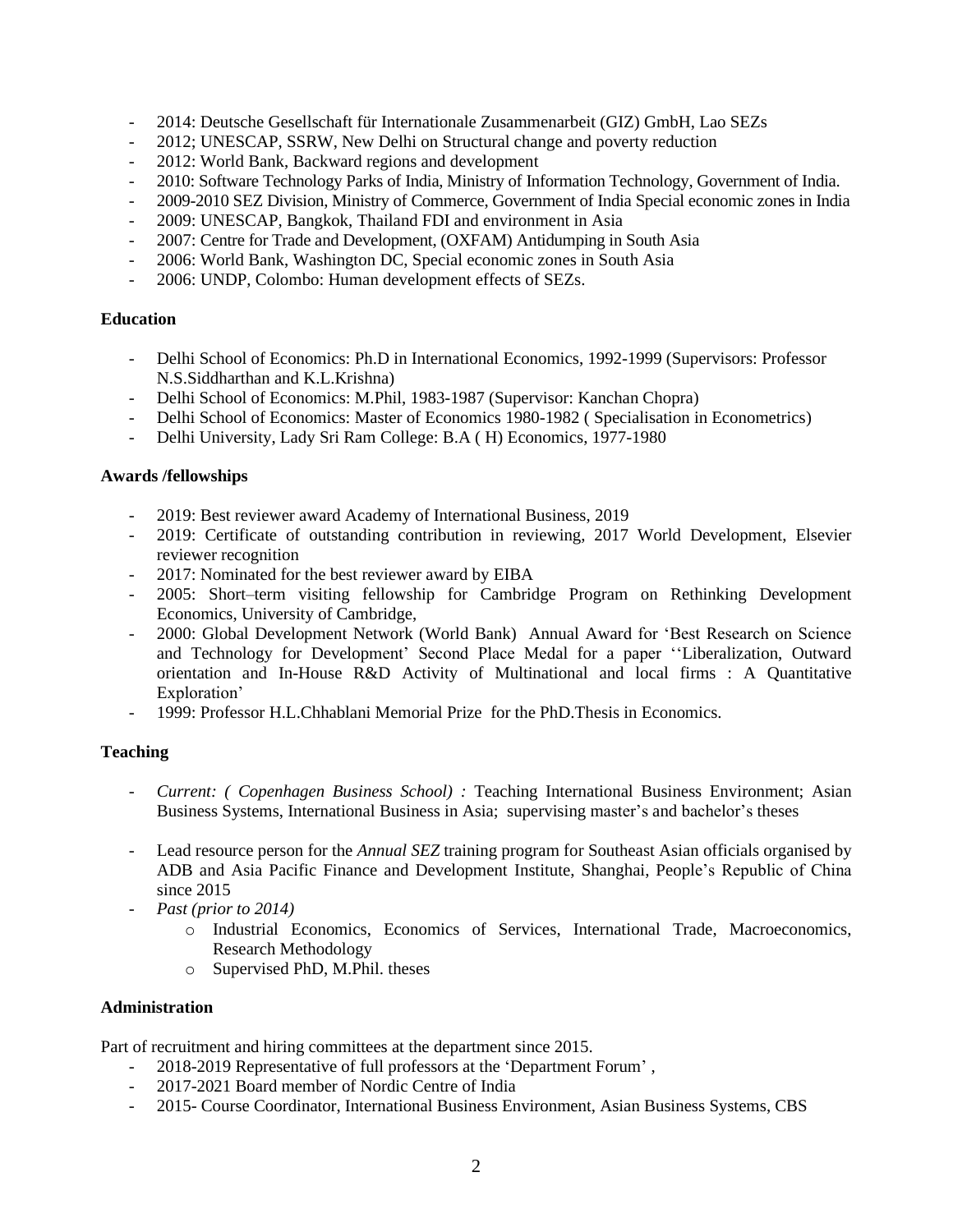- 2013-14: Policy director Wadhwani Foundation.
- 2007-2009: HoD (Department of Business Economics, University of Delhi)
- 2005-2014: Various administrative positions at the department

## **Publications**

#### *Strategic Documents*

- **1.** (Forthcoming) Special economic zones in Indonesia, Malaysia, Thailand growth triangle: Opportunities for collaboration ADB, Manila
- **2.** (Forthcoming) Special economic zones in Brunei Darussalam, Indonesia, Malaysia for Shared Prosperity, ADB, Manila:
- **3.** (2018) Strategic Frameworks for Special Economic Zones and Industrial Zones in Kazakhstan, Asian Development Bank. https://www.carecprogram.org/?publication=strategic-framework-special-economiczones-industrial-zones-kazakhstan
- **4.** (2018) Strategic Frameworks for Special Economic Zones and Industrial Zones in Kyrgyzstan, Asian Development Bank. https://www.carecprogram.org/uploads/Strategic-Framework-for-FEZs-and-Industrial-Parks-in-Kyrgyz-Republic-en.pdf
- **5.** (2015) Kerala Perspective Plan, 2030 for the Policy and Planning Division, Government of Kerala, India (Principal author) http://testnew.ncaer.org/image/userfiles/file/Kerala%202030/KPP-2030-Vol-2.pdf
- **6.** (2015) A Conceptual Framework for the success factors and outcomes of SEZs, Background paper prepared for Chapter 8 of the ADB report on Regional Integration (2015) https://www.adb.org/sites/default/files/publication/177205/asian-economic-integration-report-2015.pdf

### *Books*

- **7.** (2012) Socio Economic Impact of Special Economic Zones in India: Oxford University Press, India. Authored book based on original research DOI:10.1093/acprof:oso/9780198077275.001.0001
- **8.** (2007) The Anti-dumping Agreement and Developing Countries (2007): Oxford University Press, India; DOI:10.1093/acprof:oso/9780195689273.001.0001

### *Publications*

- **9.** (Accepted) "Export Performance and India's Tryst with Self-reliance in the Globalised World", Economic and Political Weekly.
- **10.** (2021) How Has Globalization Affected the Economic Growth, Structural Change and Poverty Reduction Linkages?: Insights from International Comparisons in New Perspectives on Structural Change: Causes and Consequences of Structural Change in the Global Economy Ludovico Alcorta, Neil Foster-McGregor, Bart Verspagen, and Adam Szirmai *Oxford University Press* UK.
	- How Has Globalization Affected the Economic Growth, Structural Change and Poverty Reduction Linkages? *MERIT Working Papers 015, United Nations University - Maastricht Economic and Social Research Institute on Innovation and Technology (MERIT). <https://www.merit.unu.edu/publications/working-papers/abstract/?id=8171>*
- **11.** (2021) [Aggarwal, A.](https://www.emerald.com/insight/search?q=Aradhna%20Aggarwal) and [Kokko, A.](https://www.emerald.com/insight/search?q=Ari%20Kokko) (2021), "SEZs and poverty reduction: evidence from Andhra Pradesh, India", International [Journal of Emerging Markets,](https://www.emerald.com/insight/publication/issn/1746-8809) Vol. ahead-of-print No. ahead-ofprint. <https://doi.org/10.1108/IJOEM-03-2019-0234>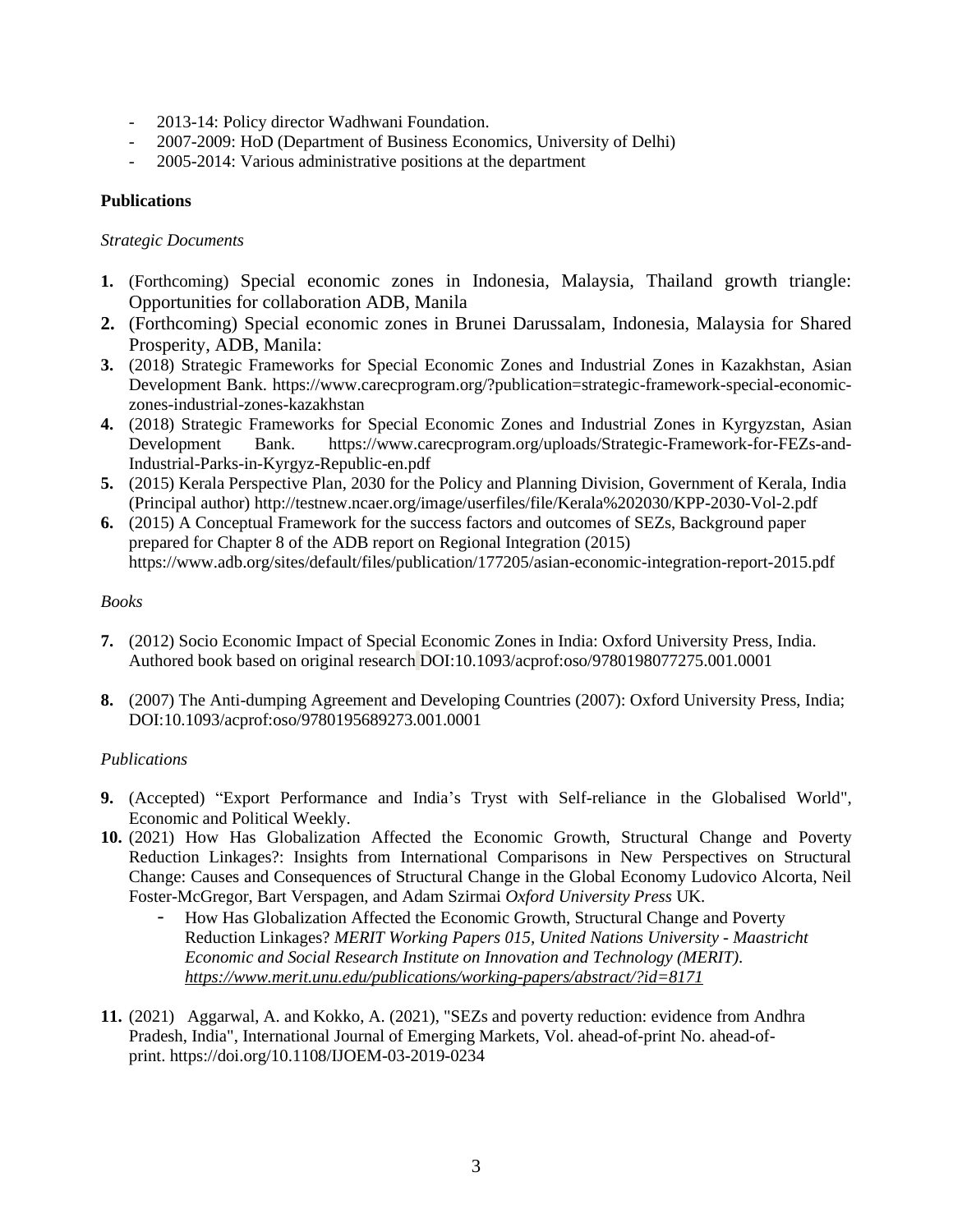- **12.** (2020) A Comparative Analysis of Chinese and Indian SEZs ( with Yu Zheng) in The *Oxford Handbook of Industrial Hubs and Economic Development eds Justin Lin and Arkebe Oquabay: Ch.31* ISBN: 9780198850434
- **13.** (2020). ["The Concept, Evolution, Impacts and Critical Success Factors of Regional Economic](https://ideas.repec.org/p/pra/mprapa/110706.html)  [Corridors,](https://ideas.repec.org/p/pra/mprapa/110706.html)" *[MPRA Paper](https://ideas.repec.org/s/pra/mprapa.html) 110706, University Library of Munich, German*y.
- **14.** (2019) Productivity Dynamics and Rural Industrialization in India (with Takahiro Sato) Journal of Interdisciplinary Economic 32(1) 23–46, 2020; Authors 2019 <https://doi.org/10.1177/0260107919875585>
- **15.** (2019) SEZs and Economic Transformation: Towards a Developmental Approach. *Transnational Corporations*, 26(2), 27-47 <http://doi.org/10.18356/d5636c42-en>
- **16.** (2019) Leveraging SEZs for Regional Integration in Southeast Asia: A Synergistic Approach, *Asian Survey* , 59( 5), September/October 2019; 795-821. <https://doi.org/10.1525/as.2019.59.5.795>
- **17.** (2019) The Evolution of the Special Economic Zones : International Experience and Lessons. In: *Studies on China's Special Economic Zones 2. ed. /Yiming Yuan. Singapore : Springer 2019*, p. 23-45 (Research Series on the Chinese Dream and China's Development) https://doi.org/10.1007/978-981- 13-6675-8\_3
- **18.** (2018) Growth, Structural Change, and Productive Employment Linkages in India: Did Market Transition Matter? *South Asian Economic Journal,* Volume: 19 issue 1, page(s): 64-85 [https://doi.org/10.1177/1391561418761074](https://doi.org/10.1177%2F1391561418761074)
- **19.** *(2018)* CDM and Dynamic capabilities of firms : Evidence from India, *Innovation and Development 8 (2), 10.2018*, p. 249-269 <https://doi.org/10.1080/2157930X.2017.1366967>
	- a. CDM and Dynamic capabilities of firms : Evidence from India, South Asian Network of Economic Development and Environment (SANDEE) working paper no. 106 SANDEE Working Papers, ISSN 1893-1891; WP 106–16) ( peer reviewed) .
- **20.** (2018) The impact of foreign ownership on R&D intensity and technology acquisitions in Indian industries: analysis of pre and post global crisis, *Asian Development Review,* 35(1): 1-26, March [https://doi.org/10.1162/adev\\_a\\_00103](https://doi.org/10.1162/adev_a_00103)
	- *a.* The Impact of Foreign Ownership on Research and Development Intensity and Technology Acquisition in Indian Industries: Pre and Post Global Financial Crisis Acquisition in Indian Industries: Pre and Post Global Financial Crisis (March 27, 2018). *Asian Development Bank Economics Working Paper Series No. 35:1.*
- **21.** (2016) Education And Occupational Outcomes: Evidence From Brazil, *International Journal of Manpower* 37(8), 1304-1321 (with Geraint Johnes, Ricardo Freguglia and Gisele Spricigo) <https://doi.org/10.1108/IJM-05-2015-0079>

 - R Freguglia & G Spricigo & G Johnes & A Aggarwal, 2011. "Education and labour market outcomes: evidence from Brazil," [Working Papers](https://ideas.repec.org/s/lan/wpaper.html) 615809, Lancaster University Management School, Economics Department.'

**22.** (2016) Growth, Employment and Structural Change: Punjab versus Sixteen Major States of India, in L*.Singh and N.Singh (eds) Rejuvenation of Punjab Economy, Springer: Singapore* https://doi.org/10.1007/978-981-10-0197-0\_11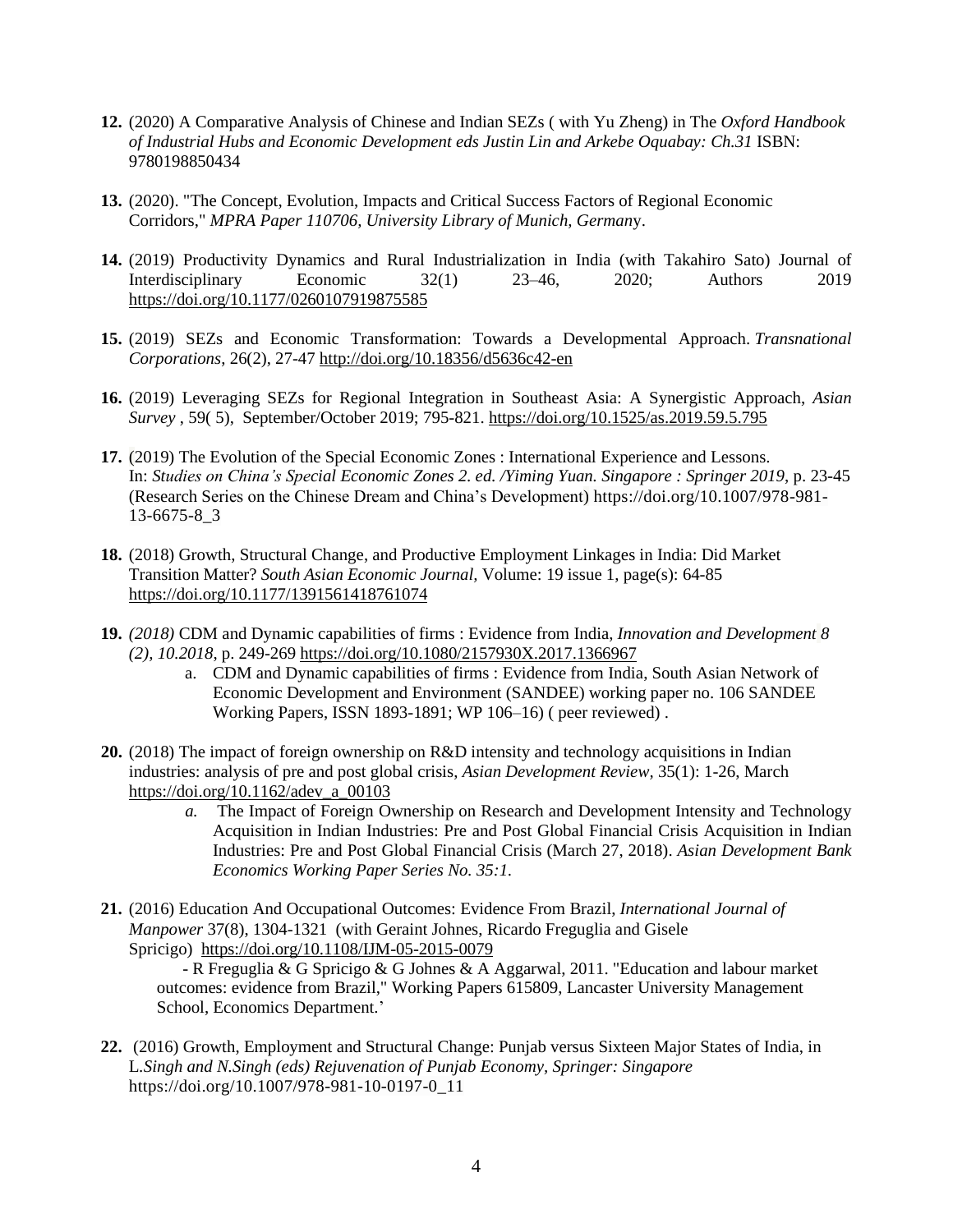- **23.** (2015) Identifying High Growth Firms in India: An Alternative Approach (with Takahiro Sato) *Copenhagen Discussion paper* https://research.cbs.dk/en/publications/identifying-high-growth-firms-inindia-an-alternative-approach
- *24.* (2015) Structural Change, Industrialization and Poverty: The Case India.in Structural Change and Industrial Development (with Nagesh Kumar) in The BRICS ed Wim Naudé, Adam Szirmai and Nobuya Haraguchi, Oxford University Press UK. http://doi.org/10.1093/acprof:oso/9780198725077.003.0008
- *25.* (2014) Promoting PPP in R&D: Impact Assessment of SBIRI and BIPP, Wadhwani Foundation Policy Research Centre (with Sakshi Chawla) An unpublished Report
- **26.** (2014) Structural Change and Manufacturing Changing the Paradigm, in Stagnant Manufacturing: Governance and Policy Slack Published by IKF (IRIS Knowledge Foundation), Mumbai, India jointly with Forum for Global Knowledge Sharing. *E-book:* March 2014 [http://www.esocialsciences.org/eSS\\_essay/eSS\\_eSSay\\_Stagnant\\_Manufacturing.aspx\](http://www.esocialsciences.org/eSS_essay/eSS_eSSay_Stagnant_Manufacturing.aspx/)
- **27.** *(*2014) Promoting SEZs as a strategy of industrialization and lessons learnt for New Manufacturing Policy, in an edited vol. on Handbook of the Indian economy in the 21<sup>st</sup> century Ashima Goyal, Oxford University Press: New Delhi DOI: 10.1093/oso/9780199496464.001.00\
- **28.** (2014) Regional Development Polices in India (with Prakash Singh) in T. Farole (eds) The Internal geography of trade: Lagging regions and Global Markets World Bank, Washington DC. <http://dx.doi.org/10.1596/978-0-8213-9893-7>
- **29.** (2013) Performance evaluation of Food parks in India in Ralph D.D.Christy, Carlos A. Da Silva N. Mhalanga, Krisztina Tihanyi and E.Mabaya (eds) Innovative Institutions, Public Policies, and Private Strategies for Agro-Enterprise Development World Scientific Publishing Co Ltd. Chapter 8: 189-221 <https://doi.org/10.1142/9789814596619>
- *30.* (2013) Education And Labour Market Outcomes: Evidence From India, Indian Journal of Labour Economics, (with Geraint Johnes, Ricardo Freguglia and Gisele Spricigo) , 56(3), 331-347
- *31.* Education and labour market outcomes : evidence from India," Working Papers 615663, Lancaster University Management School, Economics Department.( with R Freguglia & G Johnes & G Spricigo) <https://eprints.lancs.ac.uk/id/eprint/49037>
- *32.* (2012 ) SEZ-led Growth in Taiwan, Korea, and India: Implementing a Successful Strategy, *Asian Survey 52(5)* pp. 872–899. [https://doi.org/10.1525/as.2012.52.5.872\(](https://doi.org/10.1525/as.2012.52.5.872)2010) Genesis, Evolution, and the Changing
	- Role of SEZs in Asia : A Comparative Analysis of Taiwan. Korea and India *in CRES Visiting Scholar's Paper Series* ed by Heungchong Kim Korean Institute of Economic Policy (KIEP),
- **33.** (2012) Productivity Dynamics in the Indian Pharmaceutical Industry: Evidence from Plant-level Panel Data *Science, Technology & Society* 17:3 (2012): 431–452 (With A.Kamiike and Takahiro Sato) [https://doi.org/10.1177/097172181201700305](https://doi.org/10.1177%2F097172181201700305)
	- Productivity Dynamics in the Indian Pharmaceutical Industry: Evidences from Plant-level Panel Data, esocial sciences working paper id:4445
- **34.** (2012) Structural Change, Industrialization and Poverty Reduction: The Case of India, Development Paper 1206 ( With Nagesh Kumar); UNESCAP, South and South West Office, New Delhi.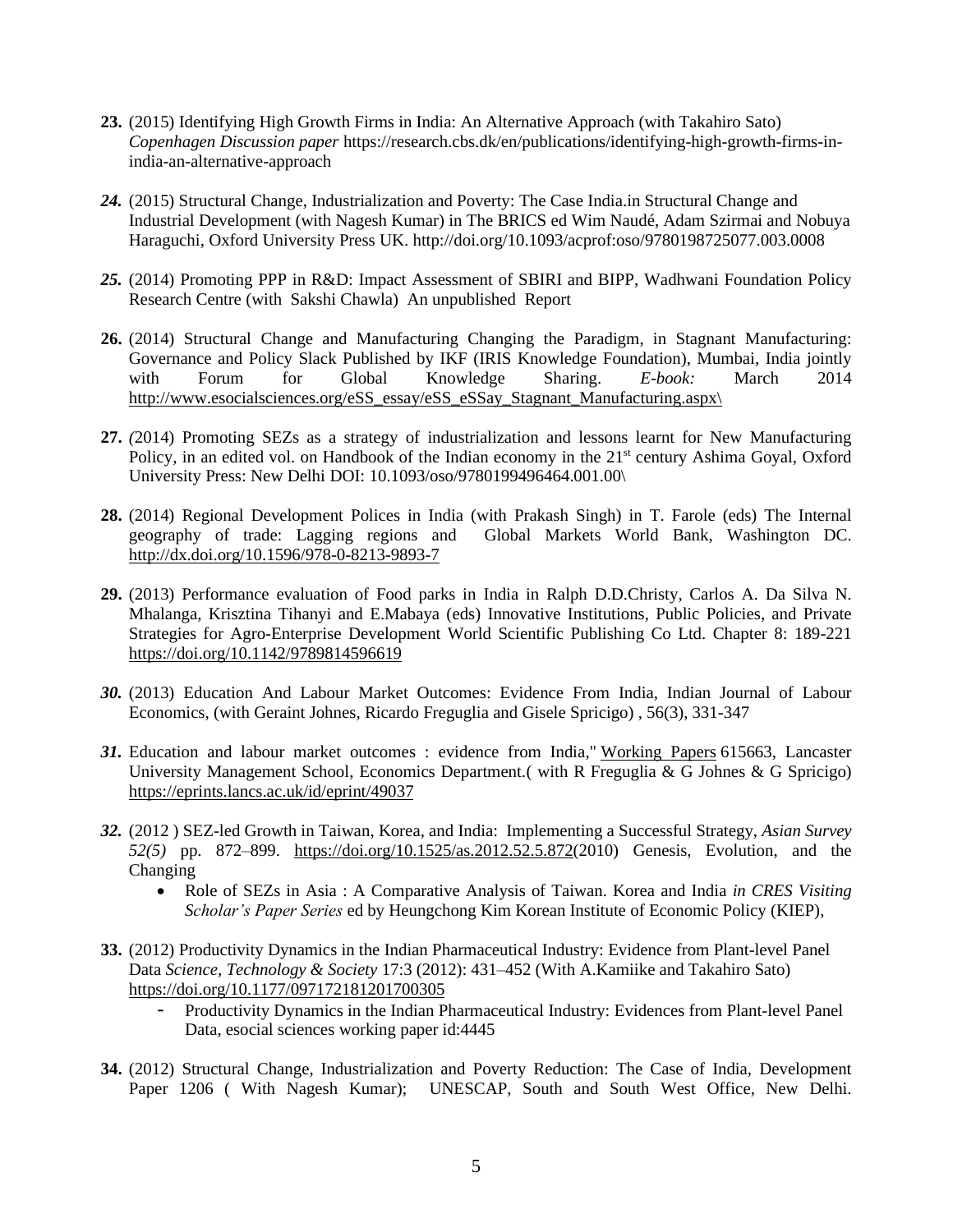https://pdfs.semanticscholar.org/802b/e35240ebf4196b7fb54878d6767162ae1658.pdf?\_ga=2.193023083 .756069271.1596100978-26687410.1596100978

- **35.** (2012) Petrochemical industry: a Sunrise Industry, Petrofed: *A journal of Petroleum Federation of India,* 11(2) 2012
- **36.** (2012) Global Welfare Consequences of Cartelization in Primary Commodities: Cases of Natural Rubber and Banana (With Pradeep Mehta and Natasha Nayak) in Trade, Competition, and the Pricing of commodities Edited by Simon J. Evenett and Frédéric Jenny, Centre for Policy Research, London, Published on vox (https://cuts-ccier.org/pdf/Trade\_Competition\_and\_the\_Pricing\_of\_Commodities.pdf)
- **37.** ( 2011) Strategizing of SEZs : Analysis of China and India, *Asia Kenkyu,* pp 345-370 https://www.researchgate.net/publication/303406342 Strategising of SEZs China vis-a-vis India
- **38.** (2011) Trade Effects of Anti-dumping: Who benefits, *International Trade Journal, 25(1)* 112-158(47) *Francis Taylor* DOI: [10.1080/08853908.2011.532047](https://www.researchgate.net/deref/http%3A%2F%2Fdx.doi.org%2F10.1080%2F08853908.2011.532047?_sg%5B0%5D=L6kE1-Zuw6521op23FaoM1nx2vVMevxb14E2KJ7Jff3MV190wJsRoYich6v52Q1Wx1SUNsXnO3B7pPEcmlVaDKEg5g.1ajIhlpLq0Mubr7l-JbX1GaTe-fFBP71PG6rz1v3EhEPH3fKAZLoX23NMP26ip_kCXLb3T_xEiufy0FbUBuBIw)
- **39.** (2011) Promoting agglomeration economies and industrial clustering through SEZs: Evidence from India, *Journal of International Commerce and Economic Policy.2 (2), 201-227, World Scientific* <https://doi.org/10.1142/S1793993311000282>
- **40.** (2010) Universalization of Elementary Education in India: Concerns, Conflicts and Cohesions; Book review, Education Economics, 18 (4) 460-464 Taylor and Francis <https://doi.org/10.1080/09645292.2010.524427>
- **41.** (2011) Achieving equity in health through community based health insurance: India's experience with a large CBHI program" *Journal of Development Studies, December 2011* **Volume 47 (**11**) pp. 1657-1676**  <https://doi.org/10.1080/00220388.2011.609586>
	- *(2010)* Achieving equity in health through community based health insurance: India's experience with a large CBHI program No DP2010-31, Discussion Paper Series from Research Institute for Economics & Business Administration, Kobe University
- **42.** *(2011)* Firm Dynamics and Productivity Growth in Indian Manufacturing: Evidence from Plant Level Panel Dataset (with Takahiro Sato) No DP2011-07, Discussion Paper Series from Research Institute for Economics & Business Administration, Kobe University https://www.rieb.kobeu.ac.jp/academic/ra/dp/English/DP2011-07.pdf
- **43.** (2011) South-South Cooperation in Technology Transfers and the Clean Development Mechanism: Some explorations *Tech Monitor,* May-June, 2011, pp: 37-47 http://www.techmonitor.net/tm/images/b/b8/11may\_jun\_sf4.pdf
- *44. (*2010) Financing health care for the poor: An evaluation of the India's Yeshasvini Community Based Health Insurance Programme, *Policy brief, Promoting Innovative Programs from the Developing World, GDN, Supported by the Bill and Melinda Gates Foundation. 31-33.*
- *45.* (2010) Impact Evaluation of India's Yeshasvini Community Health insurance Program, Health Economics*, Volume 19, Issue S1, pages 5–35, September 2010* **<https://doi.org/10.1002/hec.1605>**
	- (2009) Impact evaluation of India's 'Yeshasvini' community based health insurance program, Working paper no. 2, *Global Development Network.*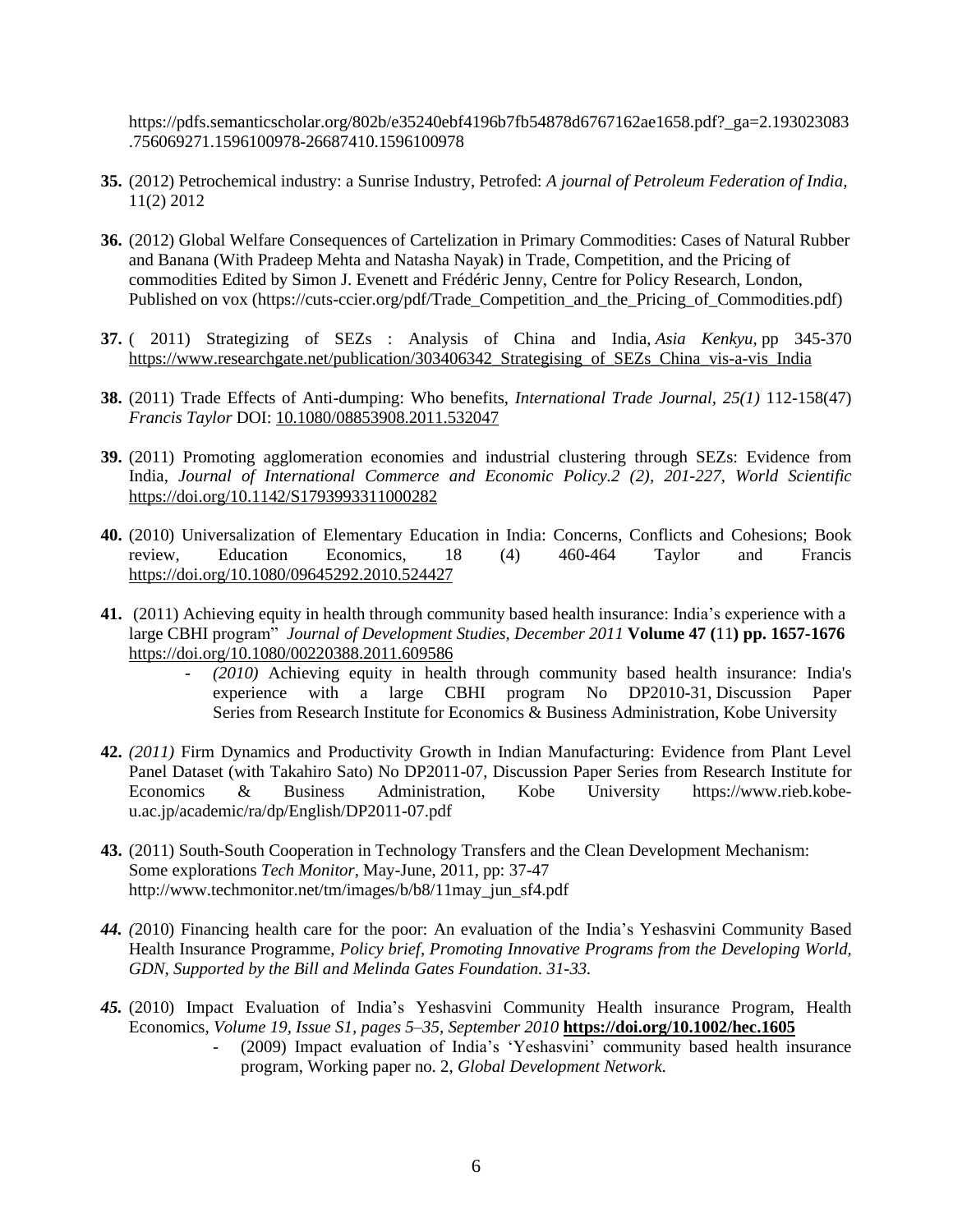- **46.** (2010) Regional Economic Integration and FDI in South Asia : Prospects and Problems, *The IUP Journal of International Business Law,* Vol. 9, Nos. 1 & 2, pp. 8-41, January & April 2010 Aggarwal, Aradhna, Regional Economic Integration and FDI in South-Asia: Prospects and Problems (February 1, 2010). The IUP Journal of International Business Law, Vol. 9, Nos. 1 & 2, pp. 8-41, January & April 2010, Available at SSRN: <https://ssrn.com/abstract=1545729>
	- (2008) Regional Economic Integration and FDI in South Asia: Prospects and Problems, ICRIER Working Paper no. 218
- **47.** *(2010)* Achieving Sustainable Trade and Investment: The role of FDI policies in China, Vietnam and India; *Background paper* for Trade and Investment report, UNESCAP, Bangkok
- **48.** (2010): *Economic impacts of SEZs: Theoretical approaches and analysis of newly notified SEZs in India.* Munich Personal RePEc Archive MPRA\_paper\_20902.pdf https://mpra.ub.uni-muenchen.de/20902/
- *49.* (2009) Impact Assessment of Sunset Clause, SEZs and Global Crisis on STP firms, *Electronics Information and Planning Journal, Department of Electronics, Government of India, Issue 1 and 2 (Oct.- Nov), 1-42,*
- *50.* (2009) Public –Private partnership for community based Health Care*, GDN Research Monitor, Issue no. 7,* December 2009, 6-7 [http://www.gdn.int/sites/default/files/Issue%207\\_December\\_2009.pdf](http://www.gdn.int/sites/default/files/Issue%207_December_2009.pdf)
- 51. (2009) Managerial Perceptions of the Impact of Foreign Direct Investment Liberalizations & #58; Information Technology Firms in India," Working Papers id:1946, esocialsciences.com **URL:** [http://www.esocialsciences.org/Download/repecDownload.aspx?fname=Doc](http://www.esocialsciences.org/Download/repecDownload.aspx?fname=Document11552009379.215945E-02.doc&fcategory=Articles&AId=1946&fref=repec) [ument11552009379.215945E-02.doc&fcategory=Articles&AId=1946&fref=repec](http://www.esocialsciences.org/Download/repecDownload.aspx?fname=Document11552009379.215945E-02.doc&fcategory=Articles&AId=1946&fref=repec)
- *52.* (2008) Special Economic Zones and Economic Diversification: Some Evidence from South Asia Aradhna Aggarwal Mombert Hoppe and Peter Walkenhorst in Breaking into New markets : Emerging Lessons for Export Diversification, by William Shaw, and Peter Walkenhorst Washington DC: World Bank and Stanford University Press. http://documents.worldbank.org/curated/en/821641468323336000/Breaking-into-new-marketsemerging-lessons-for-export-diversification

*- EPZs and Productive Diversification in South Asia, A background paper submitted to the World Bank*

- **53.** (2007) Special Economic Zones: Moving towards Exports, Growth and Employment, Sampada, Maratha Chamber of Commerce, annual publication.
- **54.** (2007) Backward and Forward linkages of SEZs : Evidence from India, Advanced Journal of Social Work, University of Calicut, Kerala
- **55.** (2007) Impact of SEZs on Employment, Human Development and Poverty, *working paper* 194, International Council of Research on International Economic Relations, New Delhi [https://icrier.org/pdf/Working\\_Paper\\_194.pdf](https://icrier.org/pdf/Working_Paper_194.pdf)

(2009) Trade Remedial Measures in South Asia in *South Asia Year Book on Trade and Development:* Harnessing Gains from Trade Domestic Challenges and Beyond eds, CENTAD, OXFAM , Academic Foundation: Delhi

[http://academicfoundation.org/index.php?route=product/product&product\\_id=425](http://academicfoundation.org/index.php?route=product/product&product_id=425) ISBN: 9788171887439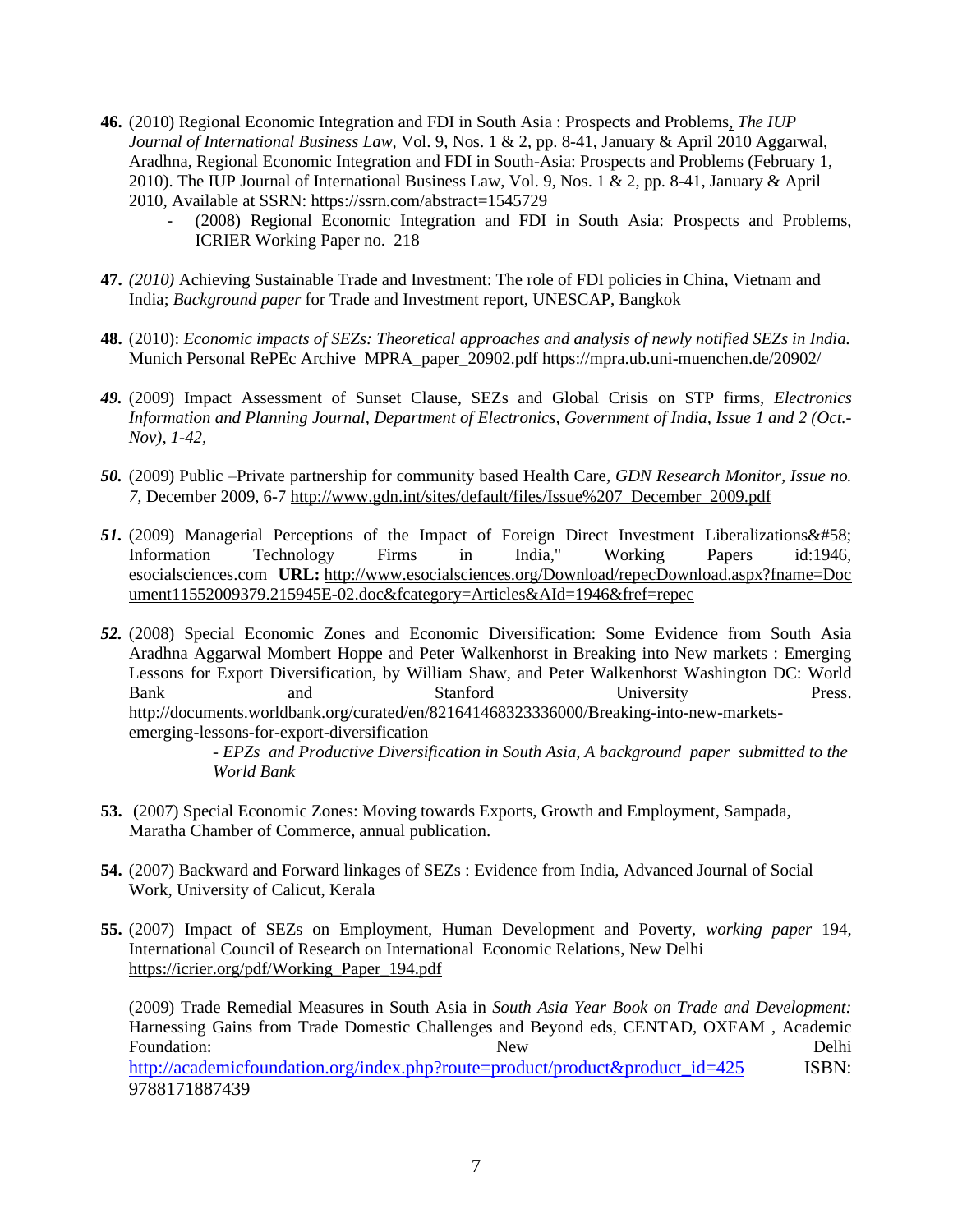- **56.** (2007) India-EU Free Trade agreement : FDI related issues, NCAER ( Ministry of Commerce)
- **57.** (2007) Anti-dumping Protection: Who Gets It, An Exploratory Analysis of AD use in the Most Active User Countries, Discussion paper-9, Centre for Trade and Development (Centad), and OXFAM: India [https://EconPapers.repec.org/RePEc:ess:wpaper:id:1374](https://econpapers.repec.org/RePEc:ess:wpaper:id:1374)
- **58.** (2006), "Special Economic Zones: Revisiting the Policy Debate",. Economic and Political Weekly, Vol. XLI Nos. 43 and 44, November 4-10. [https://www.epw.in/journal/2006/43-44/commentary/special](https://www.epw.in/journal/2006/43-44/commentary/special-economic-zones-revisiting-policy-debate.html)[economic-zones-revisiting-policy-debate.html](https://www.epw.in/journal/2006/43-44/commentary/special-economic-zones-revisiting-policy-debate.html) ISSN (Print) - 0012-9976 | ISSN (Online) - 2349-8846
- *59.* (2006) Performance of Export Processing Zones: A Comparative Analysis of India , Sri Lanka and Bangladesh, *Journal of Instaflag Institute, Vol XXX No.1, 33-122, World EPZ Association, Arizona, USA,*
	- *a.* (2005) : Performance of export processing zones: a comparative analysis of India, Sri Lanka and Bangladesh, Working Paper, No. 155, Indian Council for Research on International Economic Relations (ICRIER), New Delhi <https://www.econstor.eu/bitstream/10419/176177/1/icrier-wp-155.pdf>
- *60.* (2006) Anti Dumping Law and Practice : An Indian Perspective in *"Anti-Dumping" (Eds) , ICFAI Press*
	- *a.* (2002)Anti Dumping Law and Practice : An Indian Perspective; Working paper 85, ICRIER
- **61.** *(2006) The Indian Pharmaceutical Industry in a book "International Competitiveness and Knowledge Based Industries in India " Nagesh Kumar and K.J.Joseph (eds) Oxford University Press India* **ISBN-10:** 0195686713 **ISBN-13:** 978-0195686715

(2004) Strategic Approach to Strengthening Competitiveness in the Indian Pharmaceutical Industry : RIS Discussion Paper #80

*62.* (2006) The WTO Anti-dumping Agreement: possible Reform through a public interest clause*"Anti-Dumping" (eds) , ICFAI Press*

> - (2004) The WTO Anti-dumping Agreement : possible Reform through a public interest clause ICRIER Working paper 142 https://icrier.org/pdf/wp142.pdf

- **63.** (2006) Government Procurement Agreement: Issues and Prospects, NCAER (Ministry of Commerce)
- **64.** (2005) The SEZ Bill 2005: Can it Re-Ignite the Engines of Growth, *Yojana*, Volume 49 No. 10 October, 2005
- **65.** *(2005)* Liberalization, Outward orientation and R&D behaviour of local firms and MNE affiliates: A Quantitative Exploration' (with Nagesh Kumar), *Research Policy, 34(2005) 441-460. Elsevier Science, North Holland* https://doi.org/10.1016/j.respol.2005.01. 010.
	- (2006) Liberalization, Outward orientation and R&D behaviour of local firms and MNE affiliates: A Quantitative Exploration' (with Nagesh Kumar) in India, Industrialization in a reforming economy, Essays for K.L.Krishna ed S.D.Tendulakar et al, 2006, Academic Foundation, New Delhi
- **66.** (2005) 'The use of Anti-dumping by China, Brazil, India and South Africa', *Report, National Board of Trade, Sweden* (case study of India).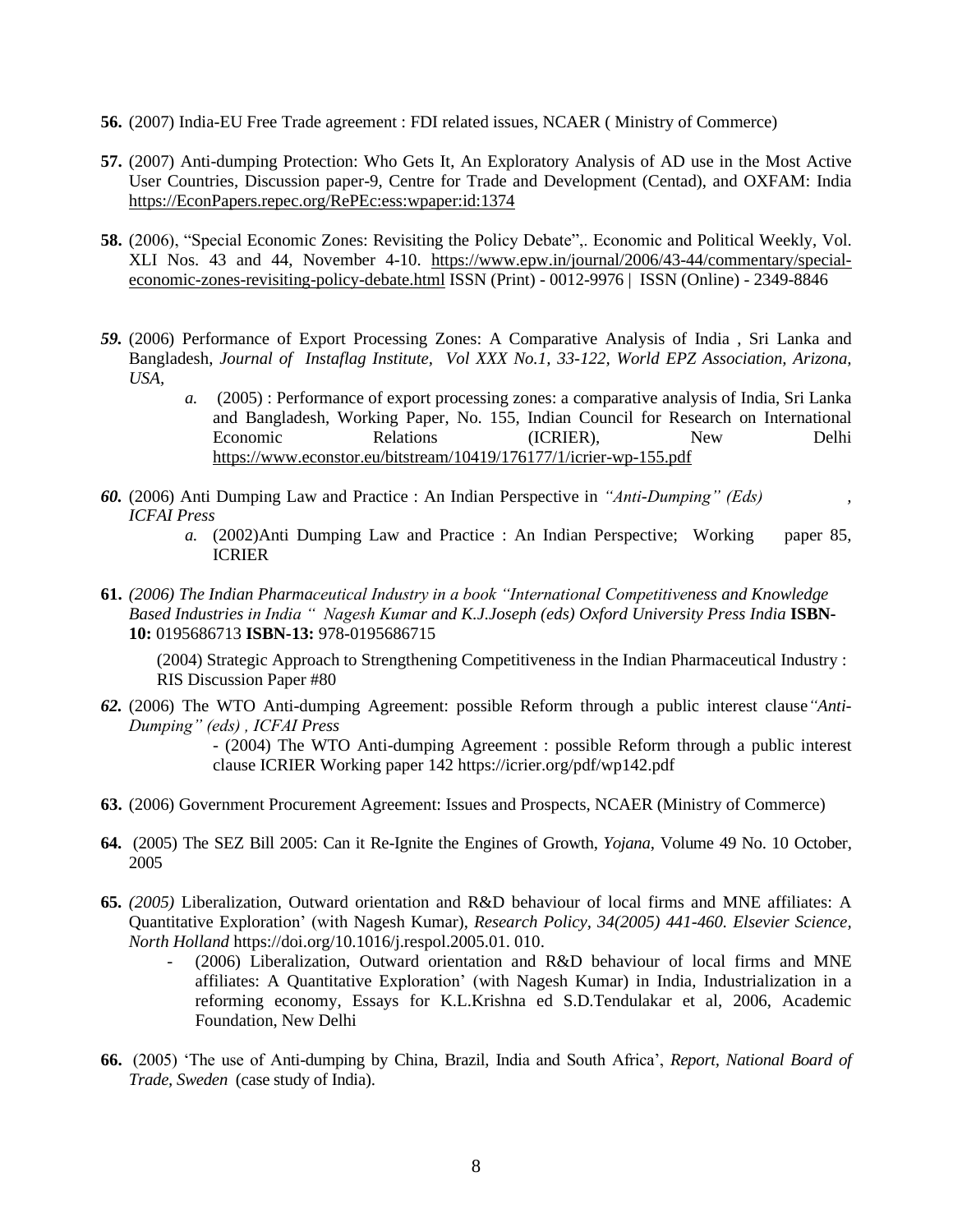*67.* (2004) 'The WTO Antidumping Code: Issues for Review in Post-Doha Negotiations, *WTO Series 4, ICRIER https://icrier.org/pdf/WTO-4.pdf*

> *-* (2003) The WTO Antidumping Code: Issues for Review in Post-Doha Negotiations, ICRIER, Working paper 99.

- *68.* (2004). ["Export processing zones in India: Analysis of the export performance,](https://ideas.repec.org/p/ind/icrier/148.html)["Indian Council for](https://ideas.repec.org/s/ind/icrier.html)  [Research on International Economic Relations, New Delhi Working Papers](https://ideas.repec.org/s/ind/icrier.html) 148, Indian Council for Research on International Economic Relations, New Delhi, India. https://ideas.repec.org/p/ind/icrier/148.html
- *69.* (2004)'Macro Economic Determinants of Anti-dumping : A Comparative Analysis of Developed and Developing Countries, *World Development, 32(6), 2004 , Elsevier Science, North Holland,*  <https://doi.org/10.1016/j.worlddev.2004.01.003>
	- (2004) Patterns and Determinants of Antidumping: A Worldwide Perspective ICRIER, Working paper 113
- **70.** (2004) The Impact of Tariff Reduction on Exports: A Quantitative Assessment of India's Exports to the US, ICRIER Working paper 120: New Delhi https://icrier.org/pdf/wp120.pdf
- *71.* (2003) Developing countries and the WTO Antidumping Code: Issues and Suggestions, Developing countries and the WTO Antidumping Code: Issues and Suggestions, in Future negotiation issues at WTO: An India China Perspective, *(ed) Bibek Debroy and Mohammad Saqib, Globus Books New Delhi June, 2004*
- *72.* (2002) Liberalization , Multinational Enterprises and Export Performance : Evidence from Indian Manufacturing (2002), *Journal of Development Studies, Vol 38, No. 2, 119-137. Routledge* <https://doi.org/10.1080/00220380412331322371>
	- (2001) Liberalization, Multinational Enterprises and Export Performance: Evidence from Indian Manufacturing working Paper 69 , ICRIER
- **73.** (2001) Technology Policies and Acquisition of technological Capabilities in the Industrial Sector : A Comparative Analysis of the Indian and Korean Experiences, Science, *Technology and Society (2001)*, vol. 6, No. 2, July-December 2001, 255-304. *Sage Publication,*  [https://doi.org/10.1177/097172180100600201](https://doi.org/10.1177%2F097172180100600201)
	- (2001)Technology Policies and Acquisition of Technological Capabilities in the Industrial Sector: A Comparative Analysis of the Indian and Korean Experience, working paper 68, ICRIER
- **74.** (2000) Deregulation, Technology Imports and In-House R&D Efforts: An Analysis of the Indian Experience' (2000), *Research Policy*, 29 (9), 1081-1093*, Elsevier Science,* [https://doi.org/10.1016/S0048-](https://doi.org/10.1016/S0048-7333(99)00074-8) [7333\(99\)00074-8](https://doi.org/10.1016/S0048-7333(99)00074-8)
- **75.** (2000)National Innovation System and Corporate R&D Activity in India: Some Explorations into the Effectiveness of Promotional Policies (With Nagesh Kumar) *Mimeo, United Nations University, Netherlands, 2000*
- **76.** (1997) Liberalization, Internalization Advantages and FDI : Indian Experience in the 1980s' (1997) *Transnational Corporations 6(3) 23-40, UNCTAD, Geneva* https://digitallibrary.un.org/record/255224?ln=en
- **77.** (1996) Foreign Direct Investment, Technology Transfer and Research and Development', commissioned and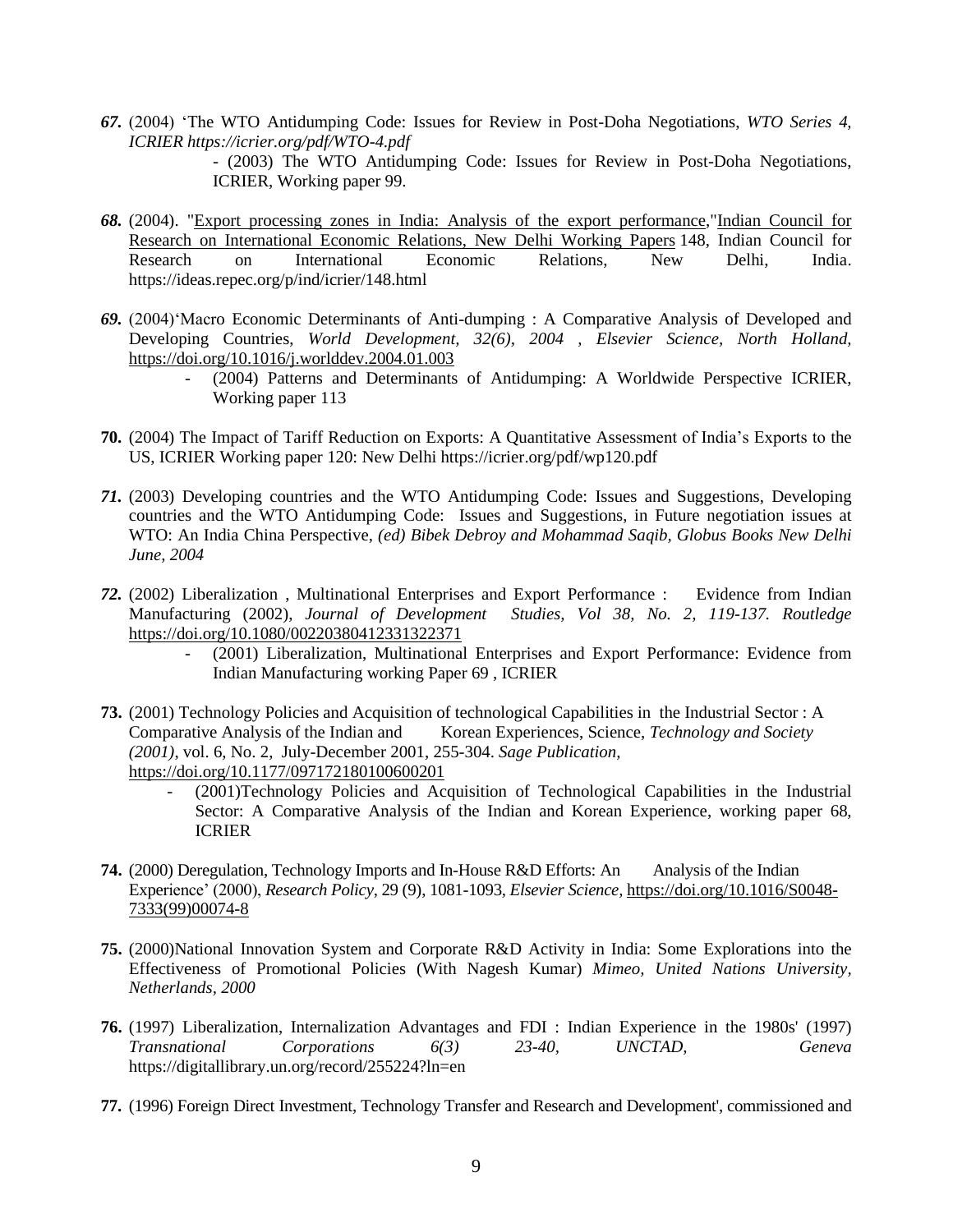published by the *Institute of Developing Economies for MITI, Government of Japan*.

## **Selected News Paper Articles**

- Policy Relook: Put SEZs back on track, Financial Express, October 20, 2020 https://www.financialexpress.com/opinion/policy-relook-put-sezs-back-on-track/2109487/
- Atmanirbhar Bharat, \$5-trillion economy: Slogans, policies, and a reality check , Financial Express, August 12, 2020 https://www.financialexpress.com/opinion/atmanirbhar-bharat-5-trillion-economy-slogans-

policies-and-a-reality-check/2052211/

- Packhouses in India: Newspaper on Food and Beverages industry, July, 2017
- Food Parks in India: Newspaper on Food and Beverages industry, February, 2017
- SEZs in India: Growth Engines or a Missed Growth Opportunity? Blog East Asia forum, February, 2016

https://www.eastasiaforum.org/2016/02/19/special-economic-zones-in-india-growth-engines-ormissed-opportunity/

- SEZs must be revived. Financial Express, 27 february, 2015
- The CAG Report on SEZs: Lessons Learned Financial Express, 8<sup>th</sup> December 2014
- SEZ reforms" Why are there no takers (Business Standard, 22 August 2013)
- De-industrialization has set in, Financial Express May 29, 2012
- Market dynamism and productivity growth Financial express, Financial Express September 2011
- DTC sends SEZs packing off: Financial Express, 2 September, 2010
- Stunning performance, Business Standard, February 12, 2010
- Demystifying SEZs : Business Standard, Oct. 22, 2007 (with Rajiv Kumar)
- Should Land Cap on SEZs be lifted? : Economic Times December 7, 2007
- The Political Economy of SEZ Controversy : Economic Times, July 24, 2007
- Should SEZ size be capped : Economic Times, April 9, 2007
- Anti-dumping: Suggestions, Financial Express, February 8,2006
- FDI in Retail : Financial Express, January 25, 2006
- Do we Need SEZs: Economic Times, February 15, 2006
- SEZs in Petrochemicals: Economic Times, October 20, 2005
- SEZ Policy: Financial Express, November 2, 2005
- Exports : Good Show , Financial Express, February 16. 2005
- Should SEZs be disallowed : Economic Times, December 30, 2005
- Public Interest Clause in The Anti-dumping, Business Standard, 5<sup>th</sup> November, 2004

### **Refereeing (Selected International journals)**

Review of World Economics (Weltwirtshaftliches), World Development, Journal of Development Studies, Singapore Economic Review, The Asia Pacific Journal of Marketing and Logistics, Health Economics, Journal of Economics and International Finance, Asia Pacific Development Journal among several others

### **Ongoing projects**

- (2020-2024)Special Economic Zones: A force for good to reduce inequality? Funded by the Novo, the Riksbankens, under the Programme "Global Issues- Integrating Different Perspectives on Social Inequality" (Team member)
- (2020-2022)Innovating Vietnam's TVET system for sustainable growth, DANIDA Fellowship Centre (team member)

# **Projects completed (as consultant /principal investigator/team member)**

- ( 2019-2021) Growth Areas and growth Triangles in South East Asia: BIMP-EAGA and IMT-GT case studies : ADB Manila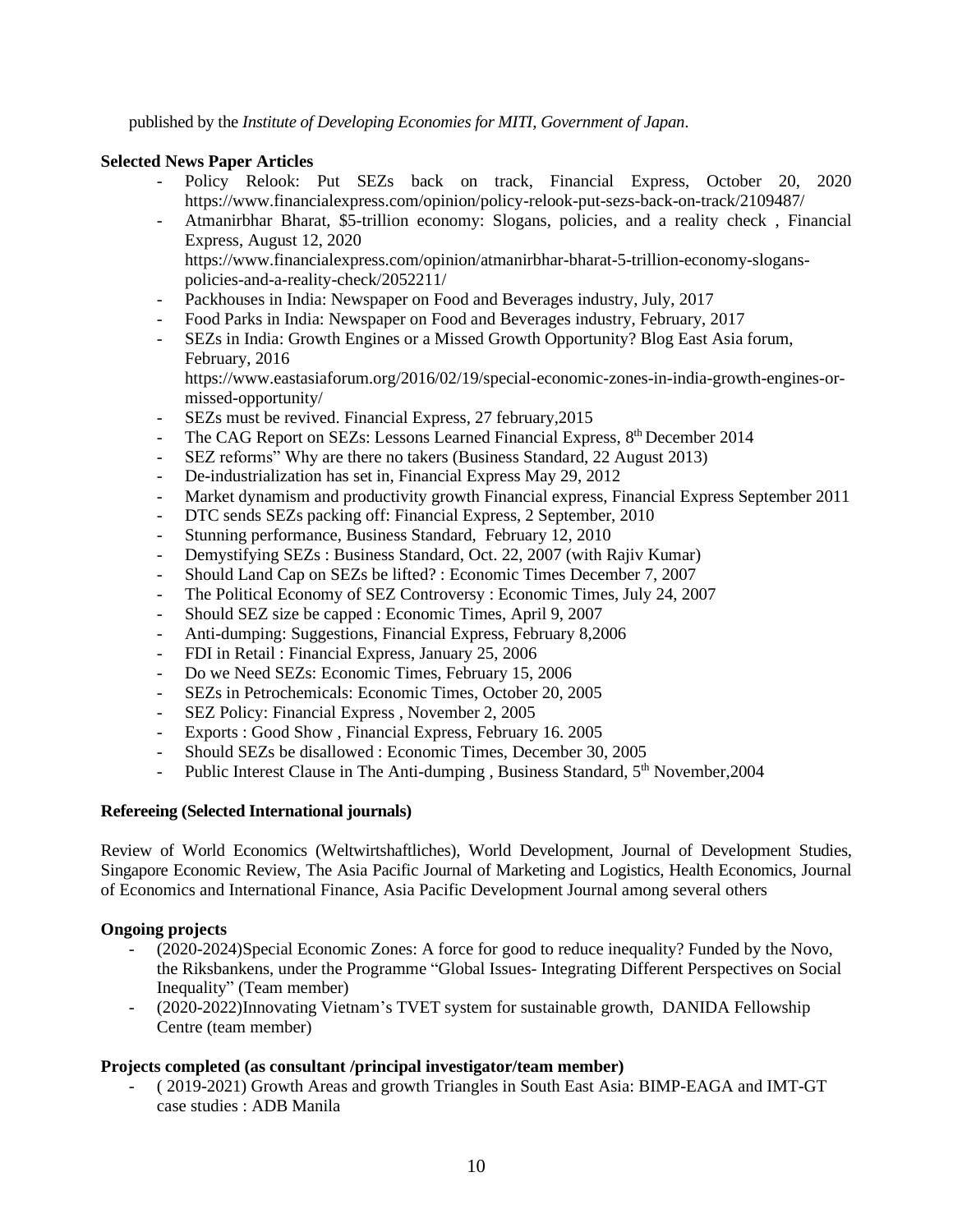- (2019-2020) Economic corridors development in Tajikistan, Uzbekistan and Kazakhstan. ADB Manila
- (2016-2018) Strategic Frameworks for SEZs and Industrial Zones on Central Asian Countries of Kazakhstan and Kyrgyz Republic for ADB Manila
- (2018) The determinants and performance of firms in GVCs: UNIDO, Vienna.
- (2015) Conceptual Framework for SEZs and the experience of Asian countries, ADB, Manila
- (2012-2014) Kerala Perspective Plan 2030, State Planning Board. Government of Kerala
- (2012) Impact of refineries in Barmer and Ratnagiri : HPCL
- (2012-2014) Impact of CDM on technological capabilities of firms in India", South Asian Network of Development and Environment Economics (SANDEE) (Principle investigator, team leader)
- (2011-2012) Economic growth, structural change and poverty reduction : Evidence from India for UNIDO and South and South West Office, ESCAP
- (2012) Investment reforms in India and its effects on backward regions, World Bank.
- (2009-2011) Cross Border SEZs in China; Joint research by the Universities of China, Lao and Cambodia funded by the Asian Development Bank, Manilla, Phnom Penh Plan for Development Management Research Program.
- (2009) Environment and FDI: India, China and Vietnam, UNESCAP, Bangkok, Thailand
- (2009) Cross border zones : A global perspective, ADB Manila.
- (2011-2013) Employment and Occupational Outcomes: The Impact of Widening Access to Education in Brazil and India ; ESRC Project with Professors Geraint (Lancaster University, UK) and Prof. Giseles (Brazil University)
- (2007-2010) Global Research Project on "Impact Evaluation of Yeshasvini Health Insurance Programme in India funded by the 'Bill and Melinda Gates Foundation". (Principle investigator, team leader))
- (2009-2011) Assessment of Economic and Social Effects of Newly Notified SEZs in India, Ministry of Commerce, Government of India
- (2008) Impact Assessment of Sunset Clause, SEZ policy and the Global Recession on STP Units: Department of Information Technology, Government of India
- (2007-2008) Assessment of Costs and Benefits of Three Export Promotion Schemes : SEZs, EOUs and STPI, Ministry of Finance, Government of India (ICRIER)
- (2007) Government Procurement in Services: Implications for India, by The Ministry of Commerce, Study commissioned at the National Council for Applied Economic Research (NCAER)
- (2007) India-EU Investment Relations: Current Status and Future Prospects, NCAER,
- *(2007) I*mpact of Industrial Clusters on Employment, Human Development and Poverty in Selected Asian Countries *:* UNDP, Colombo, Sri Lanka
- (2007) SEZs, Spillovers and Industrial Diversification: A Case Study Of India *:* World Bank, Washington DC, USA.
- (2005) Intra-SAARC Investment Relations: Current Status and Future Prospects, UNCTAD, Geneva, Switzerland.
- (2002-2004) Knowledge based industries in India funded by the Department of Scientific Industrial Research instituted at Research and Information Systems for Developing Countries (RIS) (team member)
- (2003-2005)Performance of Export Processing Zones: A Comparative Analysis of India , Sri Lanka and Bangladesh, South Asian Network of Economic Institutes (SANEI) at ICRIER, (Principle Investigator)
- (2002) Non-agricultural Multilateral Agreement (NAMA) Indian Council of International Economic relations) (Principle investigator)
- (2001-2003) Anti-dumping in India at ICRIER) (Principle investigator)

# **Conferences and seminars organsied**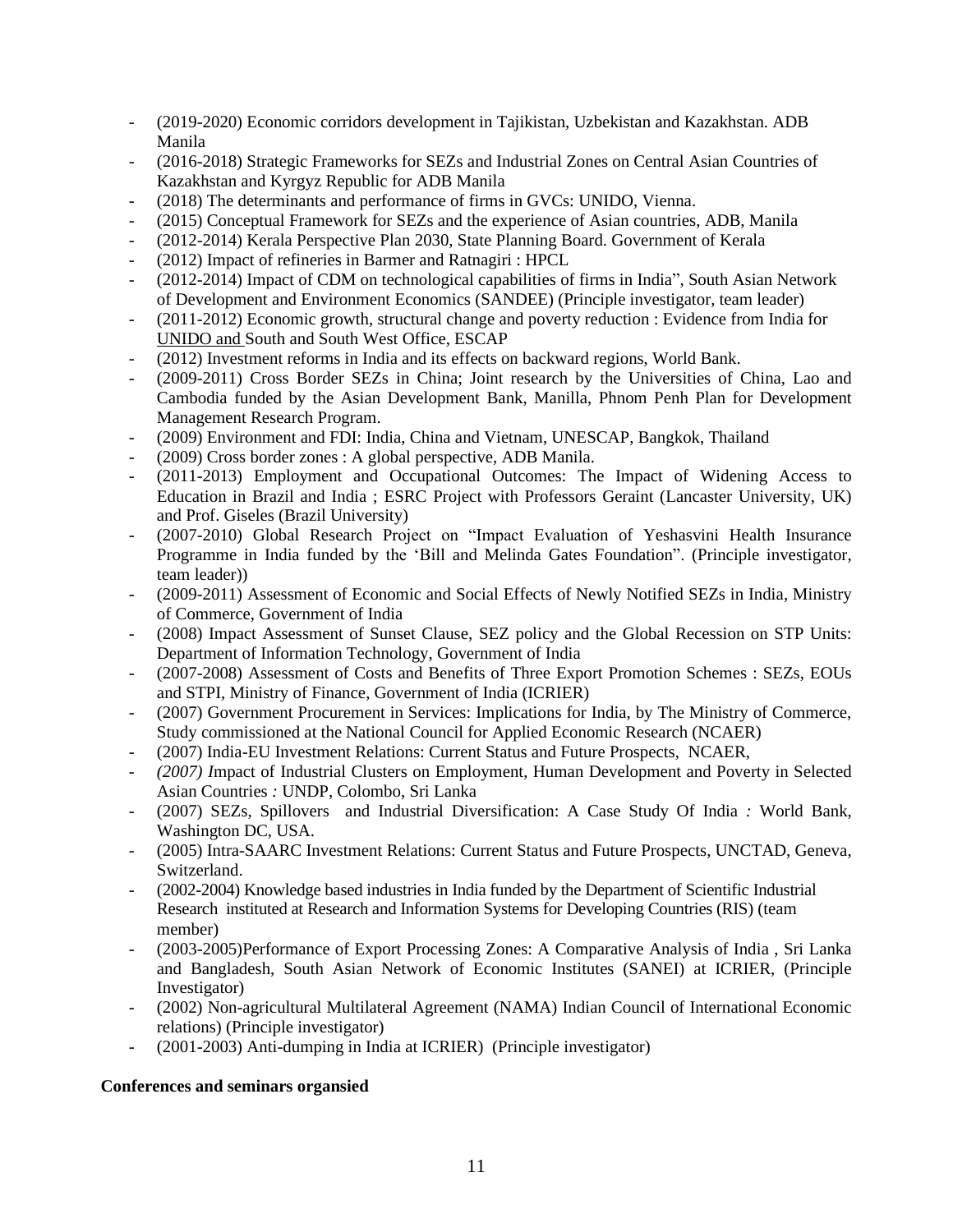- Member of organizing committee of Euro-Asia Management Studies Association Conference 2017
- Organised an international conference on FDI in South Asia in 2015
- Organised research seminars and workshops.
- Presentations at various reputed international conferences including AIB, EIBA, EMSA, ABCD (World Bank)
- Presentations in innumerable conferences and seminars across India

### **Illustrative invited international talks/ discussions (2007 onwards)**

- Conditions determining success and failures of SEZs: experiences from PRC, India and other Central Asian countries: Knowledge-Sharing Sessions for Mongolia: Developing the Economic Cooperation Zone Project (March to April 2021). 31 March 2021.
- (2021) Presented (online) the report on SEZs in BIMP-EAGA to national secretariates of the respective countries ( Malaysia, Indonesia, Brunei Darussalam and the Philippines)
- (2020) Presented (online) the report on IMT-GT to national secretariates of the respective countries ( Malaysia, Indonesia, Thailand)
- (2019) Presented the observations on IMT-GT and BIMP-EAGA at the Senior Officials meeting at Krabi, Thailand
- (2019) ADB nominated speaker on economic corridors at Astana High-Level CAREC Forum: Balancing Infrastructure Investment with Debt Sustainability 15 May 2019 Nur-Sultan, Kazakhstan
- (2019) Member of the expert group on structural change in Central Asia, UNESCAP
- (2019) Member of the expert committee on SEZs, UNCTAD Geneva
- (2019) Regional Seminar for South and Central Asia which was organised by the European Commission (Directorate-General for International Cooperation and Development) and the European External Action Service
- (2018) Expert presentation on SEZs: Shenzhen China 21-22 November, 2018
- (2018) Keynote speaker: Free trade zones, Aktau, Kazakhstan
- (2018) Knowledge Corridors: Expert presentation; 17-19 July, Bishkek
- (2018) Strategic policy Frameworks for special economic zones and industrial parks : Bishkek, 21 May 2018 and Astana 23 May, 2018
- (2017-2018) The Poverty impacts of SEZs in Andhra Pradesh : Commonwealth Summit 2018: Evolving Development Strategies, December, 2017
- (2017) South-South Cooperation in Technology Transfer, ITEC program of the government of India January 2017
- (2016) India's SEZ Policy flip flops: Lessons to be learned, at SEZ development consultation Forum in Kazakhstan and Kyrgyz in Astana, June 27, 2016
- (2016) SEZs: International Best practices, at SEZ development consultation Forum in Kazakhstan and Kyrgyz in Astana June 28, 2016
- 2016: Organized a seminar on SEZs on 11th May, 2016 at the Department of International Economics and Business, Copenhagen Business school
- (2016) Chaired a session and Presented a paper 'Structural transformation, employment and poverty eradication in developing Countries' inter-agency expert group meeting on employment and decent work for poverty eradication, in support of the second un decade for the eradication of poverty May 4-6, 2016
- (2015) What went wrong with India's SEZs?: Economics, Politics or Bureaucracy, The Future of Free Trade Zones, June, 3 and 4 2015 University Paris-Dauphine. France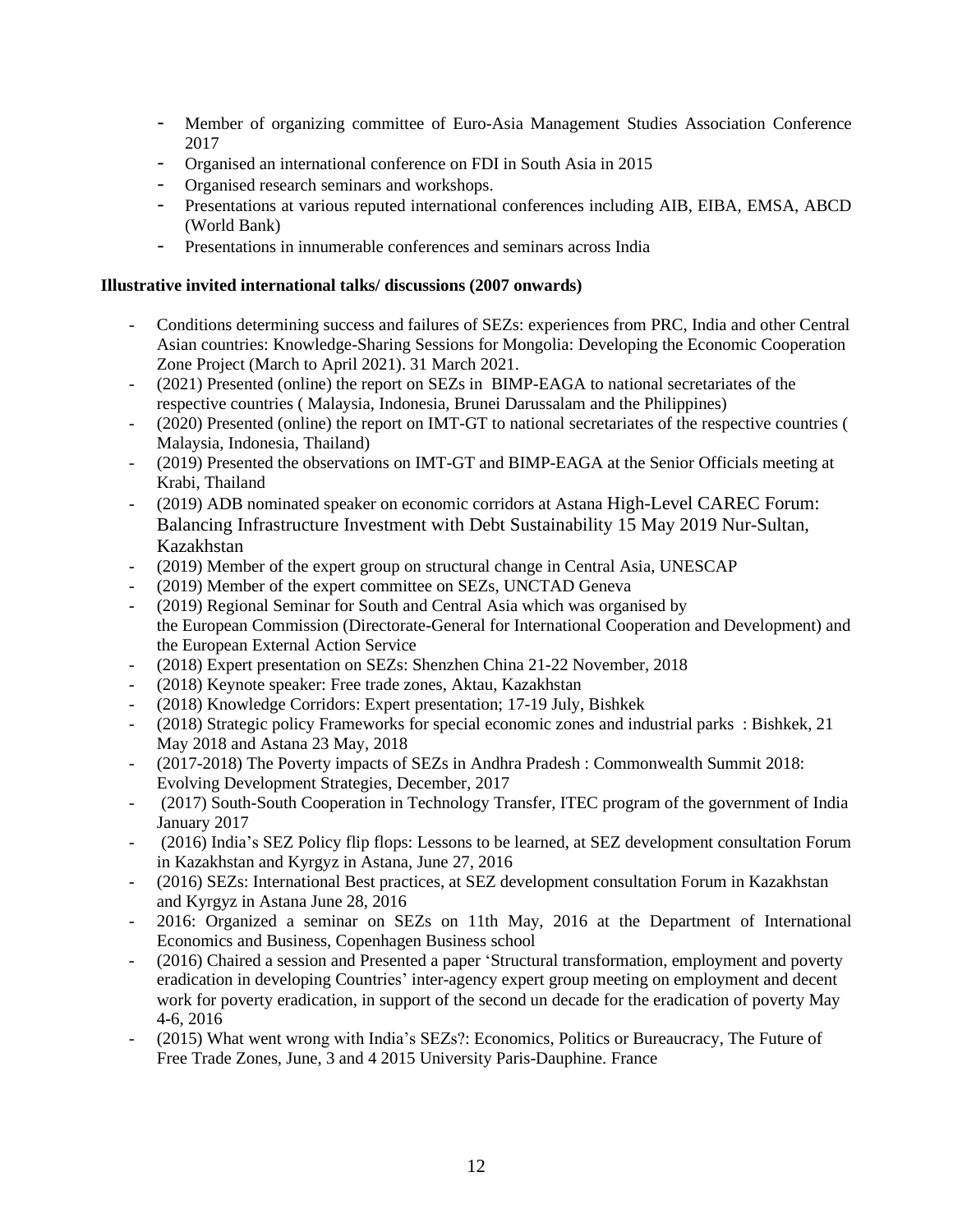- (2015) 'Conceptual Framework: Success Drivers and Development Outcomes of SEZ' in the Discussion Workshop on the Draft Background papers for the Special Chapter on Special Economic Zones and Progress on Regional Integration and Cooperation, 12–13 August, 2015
- (2015) Organized an international conference on 'FDI in South Asia' , 2-3 October, 2015
- (2015) Regional integration in South Asia, Lund University,
- (2015) Discussant for a session in the Think Tank summit of ADB on Special Economic Zones, Clusters and Economic Corridors Development' on 22 May 2015.
- (2014): Presentations on SEZs in
	- o Shenzhen, China;
	- o Bangkok, Thailand;
	- o Shanghai, China;
	- o Astana, Kazakhstan and
	- o Pyongyang, DPRK
- (2014) Discussant on a study on India-Pakistan trade, 2014 Lahore, Pakistan
- (2013) Pyongyang, DPRK International conference on SEZs, Oct 16-17, 2013
- (2013) Invited as speaker Sixth South Asian Summit, September 1-5, 2013; Colombo
- (2012) Invited to make a presentation at a Policy Dialogue on value chains in Dhaka, November 23- 25, 2012
- (2012) Invited as a Discussant at a policy dialogue on sustainable growth at Bangkok, November 14- 17, 2012.
- (2012) Keynote speaker at an international conference in Ecuador, September 5-6, 2012
- (2012) Presented a Paper on Structural Change in Indian Economy, Vienna, UNIDO, August 15-17, 2012
- (2012) Presentation at a conference in Kunming province on invitation July 5-6, 2012
- (2012) International Investment Framework, Review meeting, Common Wealth Secretariat, London, 6-9 June 2012
- (2011) Cross Border Zones: Asian Development Bank in Beijing 13-14 December 2011
- (2011) Strategizing SEZs: Kyoto; Japanese Association of Asian Scholars Oct, 13-14 2011
- (2011) "Cartels and commodity trade: Governance challenges and way forward, presented at the international symposium at WTO, Geneva organized by CERP and CUTS international, 21 September 2011
- (2011)Presentations on Yeshasvini health insurance program at the Institute of Developing Economies Japan, Hitotsubashi University, and Tokyo; on national innovation systems at Fukuoka University, and SEZs at Tokyo University and Sharp industries, Osaka during November 1, 2010 to March 10, 2011.
- (2010) Presented a paper "Evaluating the economic and social effects of micro health insurance: A case study of Yeshasvini program in India at *Lancaster University, 6 October, 2010*
- (2009) Community Based Health Insurance in India: Impact Evaluation of Yeshasvini Program in India, Global Health Forum; Havana, 15-19 November, 2009
- (2009) India's Economic Growth : its strengths and weaknesses, Graduate School of International Studies, Chung-Ang University, South Korea, 11, August 2009
- (2009) SEZs and FDI: Indian Experience, *Korean Institute of Economic Policy, Seoul,* 19 August ,2009,
- (2009) Genesis, Evolution, and the Changing Role of SEZs in Asia : A Comparative Analysis of Taiwan. Korea and India*, Korean Institute of Economic Policy (KIEP), 27, August, 2009*
- (2009)Impact Evaluation of India's Yeshasvini Community Health insurance Program: Some Policy Implications, *International Conference organized by GDN, New Delhi 14 April, 2009*
- (2009) Health Impact Assessment of Yeshasvini Health Insurance Scheme in India, At York University, UK, January 16-20 2009
- (2009) SEZs in India, Institute of Development, *Department of International Development (Queen Elizabeth House) Oxford University,* 22 January 2009